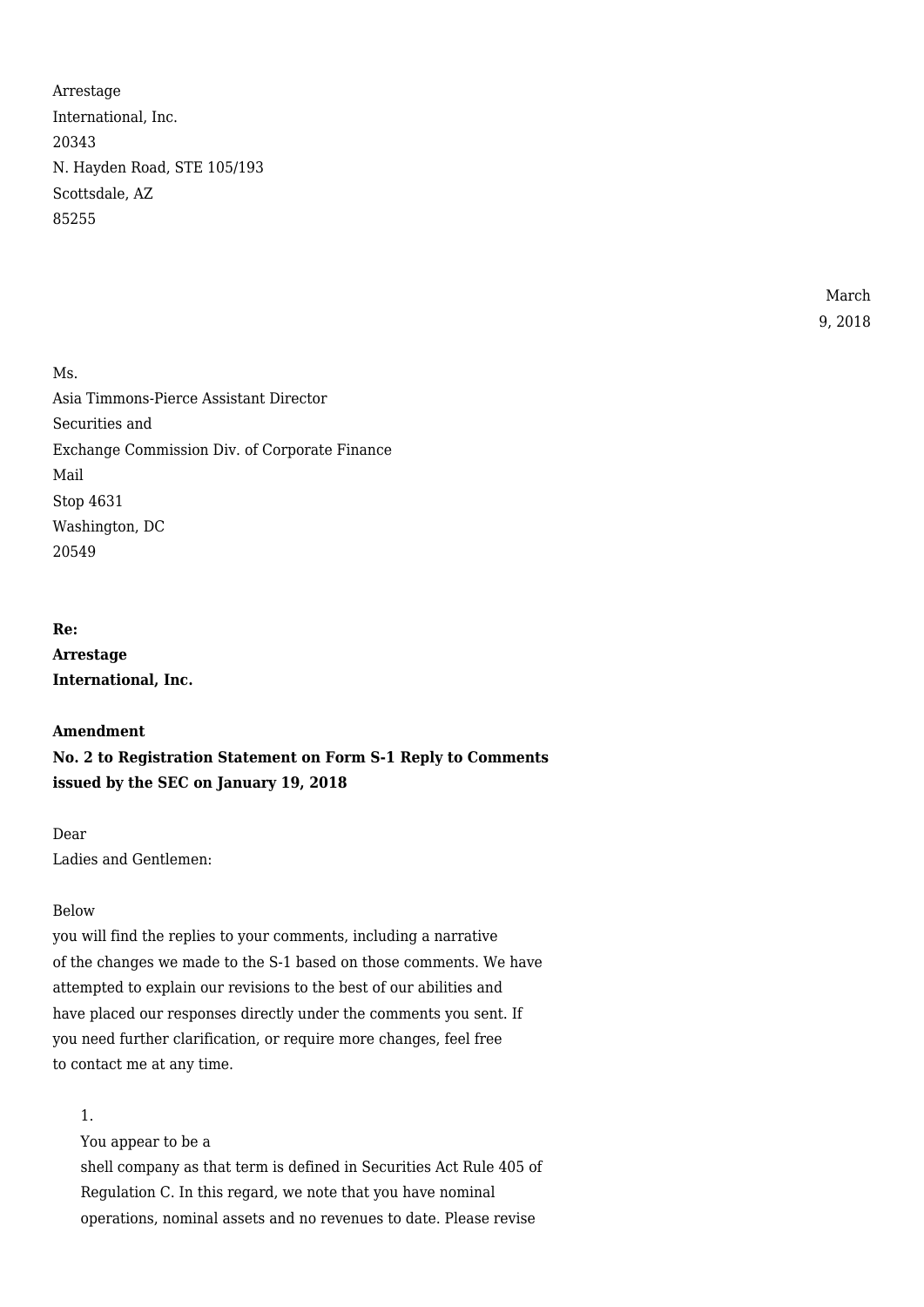your cover page to disclose that you are a shell company and add a risk factor that highlights the consequences of shell company status or otherwise provide us with a detailed legal analysis explaining why you are not a shell company.

### We

did not revise our cover page to disclose that we are a shell company. Instead we provided a detailed legal analysis, explaining why Arrestage International Inc. is not a shell company.

# 2.

The purpose of the explanatory note on page 3 is unclear. Please advise or delete the explanatory note.

### Because

of the unclear explanatory note on page 3, we have deleted it.

#### 3.

We note your disclosure on page 44 that you "intend to register the Shares underlying the Shares (and the Shares underlying the Class "A") offered in this offering." Please clarify what securities you intend to register with this registration statement. Please revise your statement on page 44.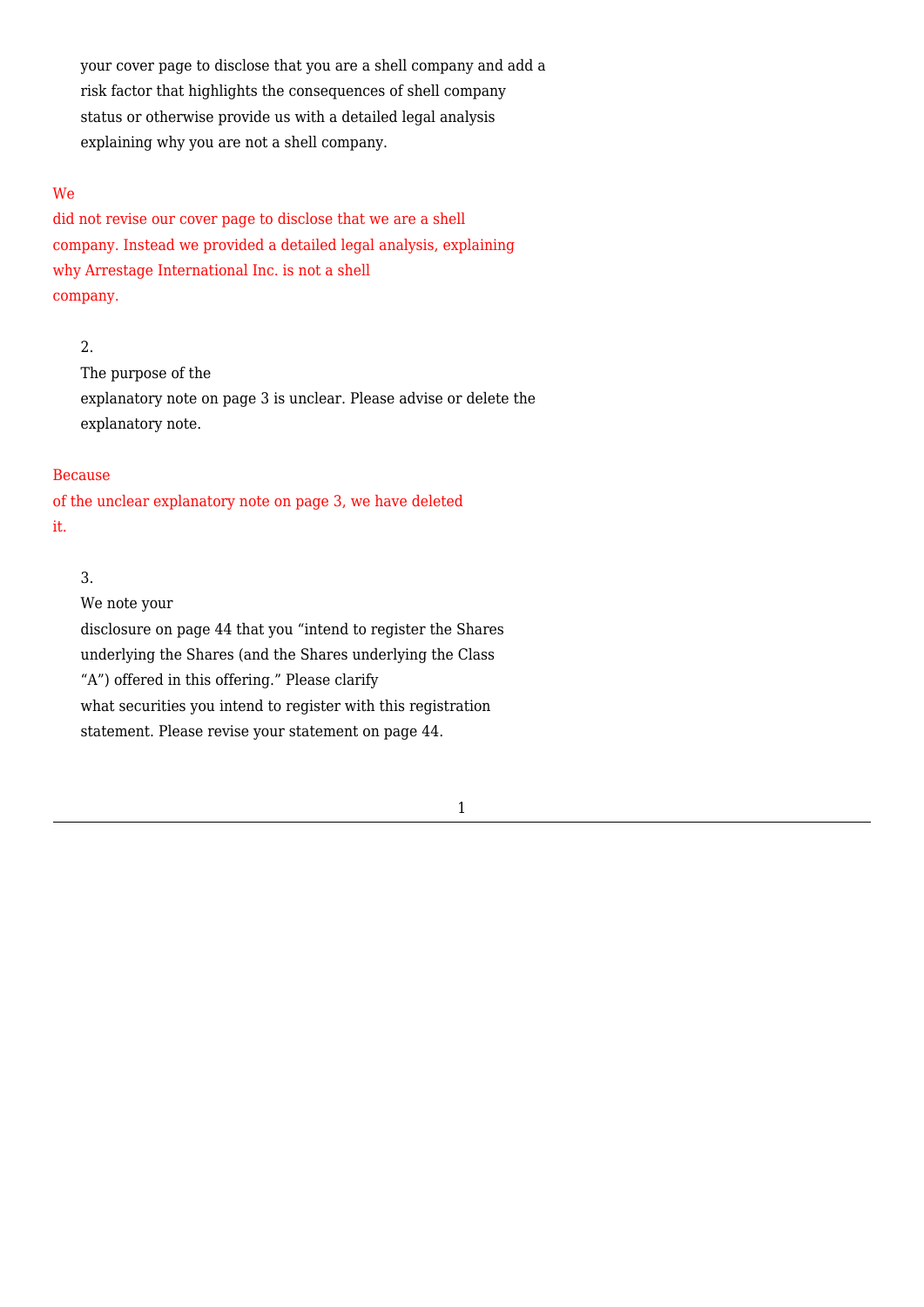### We

have clarified the registration statement with the correct securities we intend to register by stating the following on page 44:

#### We

intend to register the Class A common stock shares offered herein and register our company as a fully reporting issuer, however, we may fail to do so.

# 4.

We note that this

is a firm commitment offering. Please identify your underwriter in your next amendment. If this is not a firm commitment offering, then please revise to clarify whether this is a best efforts or a minimum-maximum basis offering. Please also revise to provide the information required by Item 501 and Item 508 of Regulation S-K.

# On

page 4, the registration statement misidentifies the offering as a firm commitment. Therefore, we clarified the status to signify this as a Best Efforts Offering. Additionally, on page 5 we added:

### This

is a Best Efforts initial public offering of shares of common stock of Arrestage International, Inc. Also, on page 44 we added:

#### **Best Efforts Offering**

#### This

is a Best Efforts Offering. Arrestage is currently in the process of engaging an underwriter. Underwriters are not required to sell any specific number or dollar amount of securities but will use their best efforts to sell the securities offered. Since no arrangements with underwriter currently exist there are currently no minimum purchase requirements.

# The

information in this prospect is not complete and may be changed. We may not sell these securities until the registration statement filed with securities and Exchange Commission is effective. These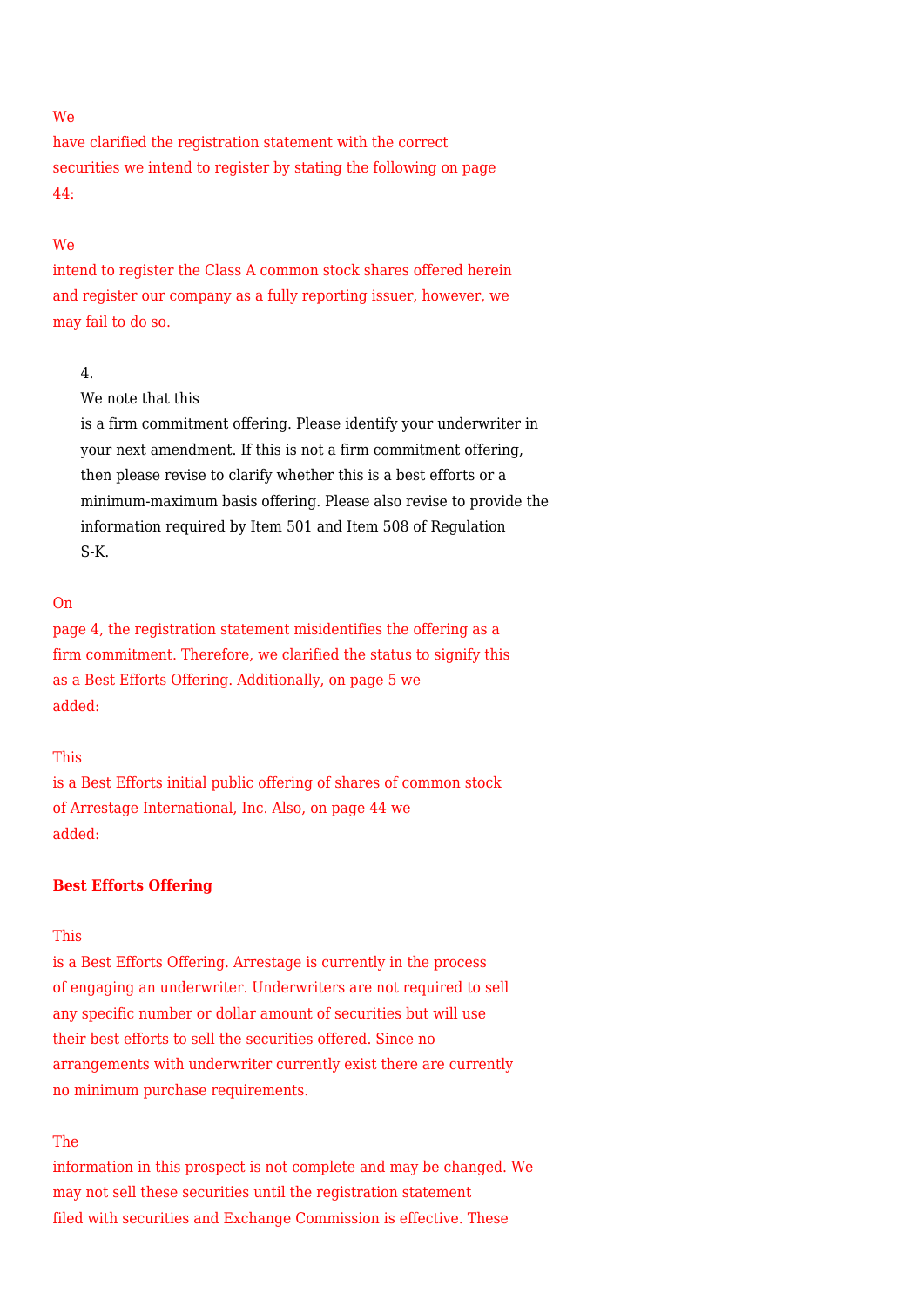prospects are not an offer to sell these securities and it is not soliciting an offer to buy these securities in any state where the offer or sale is not permitted.

#### Calculation of Registration Fee, page 2

5.

Please revise your

fee table to indicate the appropriate registration fee for each class of securities that you are registering for sale. Please refer to the Note to the Calculation of Registration Fee section on Form S-1.

### On

page 2, under calculation of registration fees, we added the appropriate amount of \$498 to signify the amount paid to register such shares with the securities exchange permission.

### Prospectus Summary, page 9

# 6.

Please disclose

here that you have limited operating history, no revenue, debt, and that your auditor has raised substantial doubt about your ability to continue as a going concern.

### On

page 9, per SEC guidance we have disclosed the following:

**The company has a limited operating history, is not generating revenue, and the auditor has raised substantial concern about the business as a going concern.**

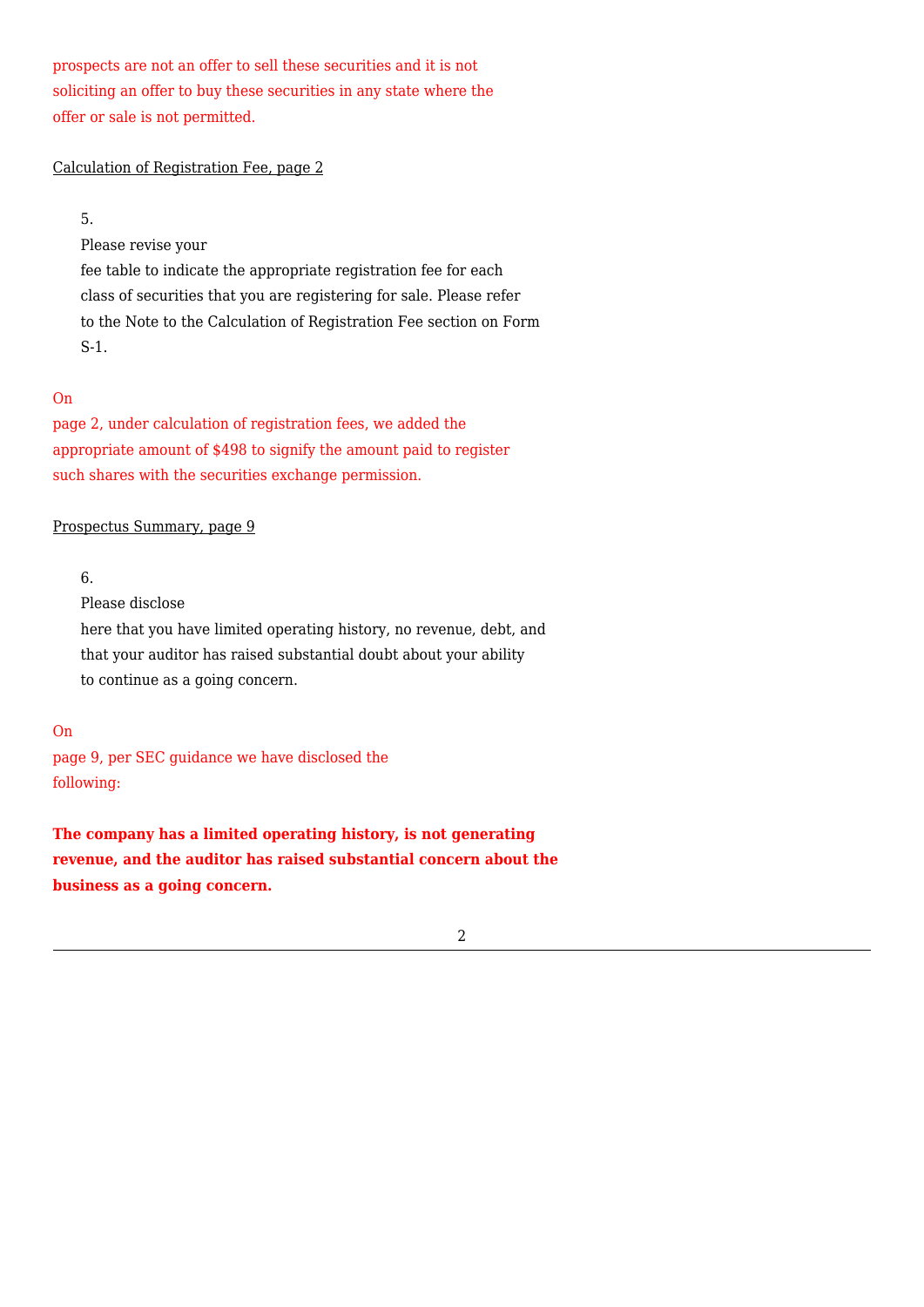### The

Company has a limited operating history and faces all the risks and uncertainties associated with an unproven history. The Company is not currently generating revenues and does not expect to generate revenue in this quarter. The Company has debt from its previous operating history. The audit firm Schumacher and Associates has expressed substantial doubt about the Company's ability to remain a going concern. Investors should understand that there can be no assurance that the Company will ever achieve revenues or profitability. The likelihood of our success must be considered in light of the problems, expenses, difficulties, complications and delays frequently encountered in connection with the formation of a pre-revenue business.

#### Risk Factors – Company, page 17

7.

Please include a

prominently placed risk factor alerting investors to the fact that you have no customers and no revenues.

#### To

address the comment regarding risk factor of no customers and no revenue, we have added a new risk disclosure on page 17, alerting investors to the following:

# **The Company's Recent Operating History Has Produced no Revenue and has no Customers**

### **Although**

the company has purchased an exclusive license for products and formulas it currently has no customers and has generated no revenues. There is no assurance that the Company can generate revenues or sell any of its formulas or products in the market place, and even if revenues are generated there is no assurance that the Company can earn a profit, in which case the Investors' may not realize a return on their equity investment.

There may not be adequate Liquidity for Investors to Sell Shares of the Company at Market Price, page 17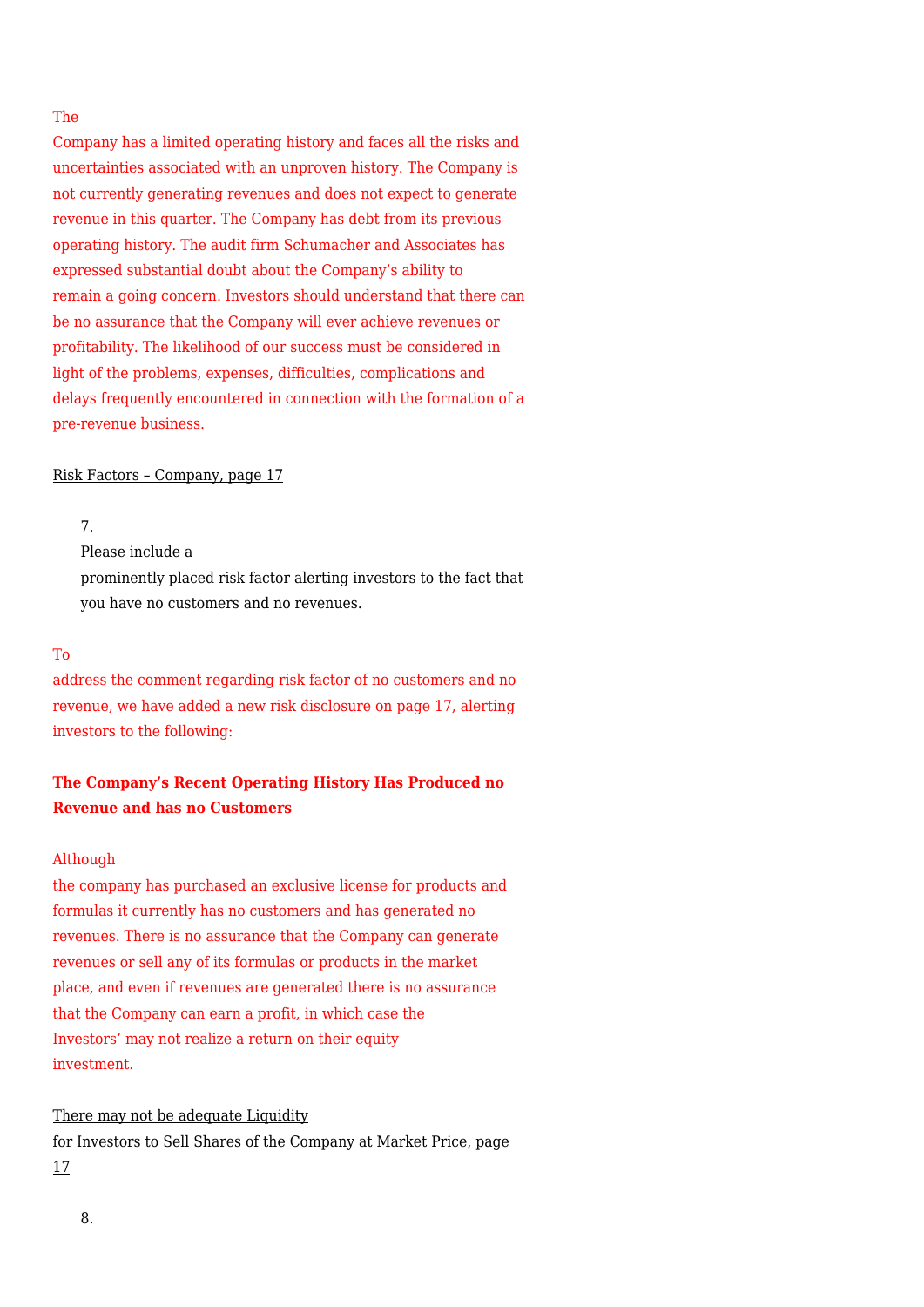Please revise to

clearly state that there is no current market on an exchange for your securities.

# On

page 17, to address that there may not be adequate liquidity for investors to sell shares of the company at market price, we revised the registration statement to include the following risk disclosure:

# **No Exchange Listing, lack of Liquidity**

# No

exchange listing currently exists for investors to sell their securities if securities become listed. Investors in the common Stock may not be able to realize the listed Market Price due to a potential lack of liquidity within the Market on which AII will be eventually offered.

Reliance on Outsourcing for Some Production Could Slow Growth, page 23

### 9.

We note your disclosure that you are reliant on licensed laboratories to manufacture your products. Please disclose whether you have entered into agreements with third-parties for the manufacturing of your products.

# To

respond to SEC comments as to whether AII has entered into agreements with third parties for the manufacturing of products we revised risk factor "Reliance on Outsourcing for Some Production Could Slow Growth".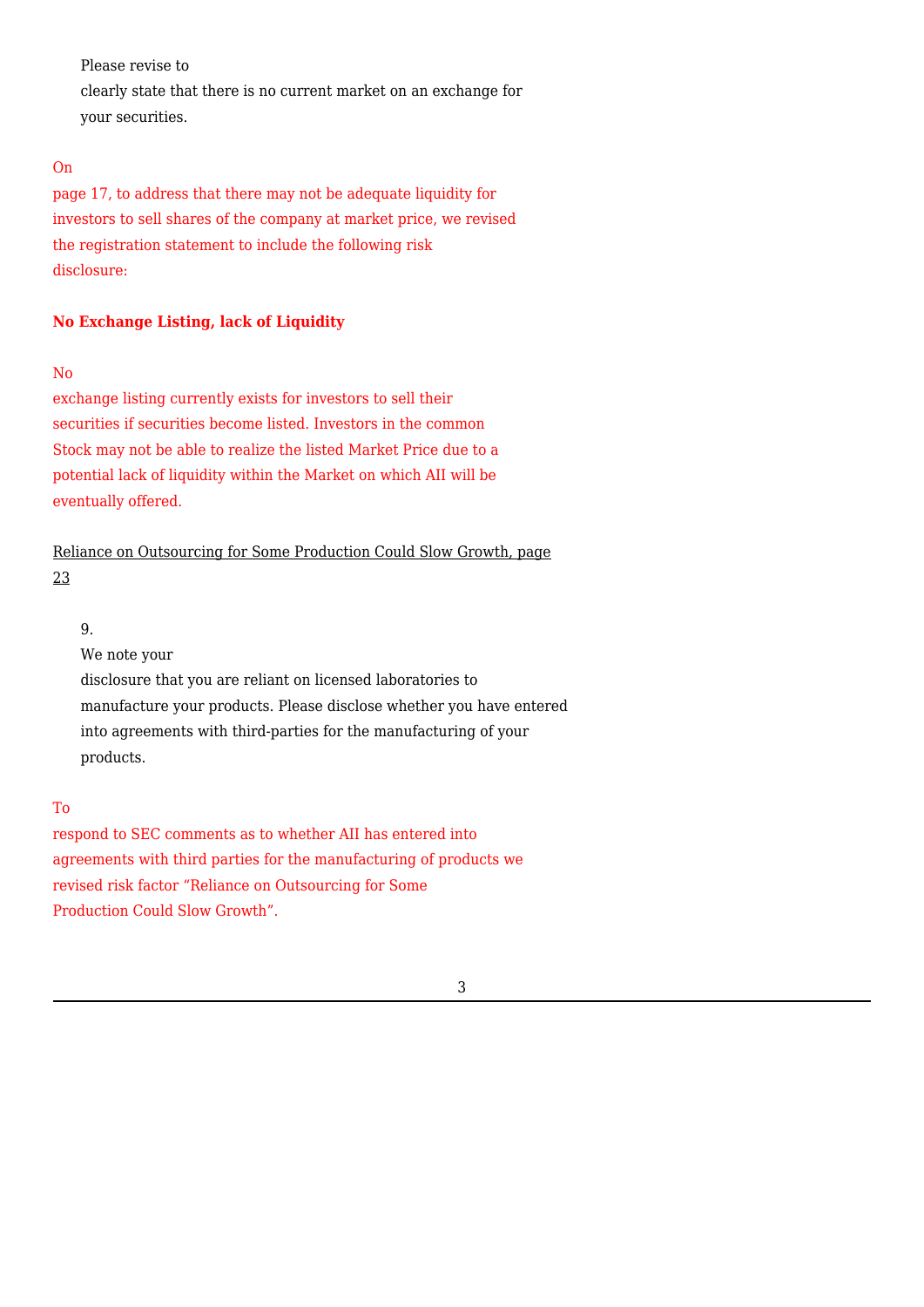### We

have no capacity for producing our product on a large-scale basis, instead Arrestage has a co- branding licensing strategy it will implement. Currently there are no manufacturing contracts for our products; if efforts to co-brand our products do not materialize as planned, it could negatively affect profitability. We are reliant on licensed laboratories to contract manufacture them. Should they be unable to achieve our required levels of production in a timely manner, then profitability may be affected.

# We are in a highly competitive market segment…, page 27

### 10.

We note your

statement that your products have "certain competitive advantages" over products offered by your competitors. Please revise your disclosure to discuss in detail your products and their "competitive advantages."

#### In

response to the SEC note regarding certain competitive advantages over products offered by AII's competitors, we have revised our disclosure, on page 27, to include this detailed summary:

#### Our

competitive advantages include access to participating physicians that have contributed to research and development in the past. These individuals which include our board members have decades of experience of developing and delivering products to market internationally. If these competitors offer new products, or expand their operations, we may be unable to maintain our competitive advantages over these competitors.

#### Emerging Growth Company Status, page 40

11. We note your reference to December 31, 2021. Please advise or revise.

# responding to the SEC comment regarding an emerging growth company

In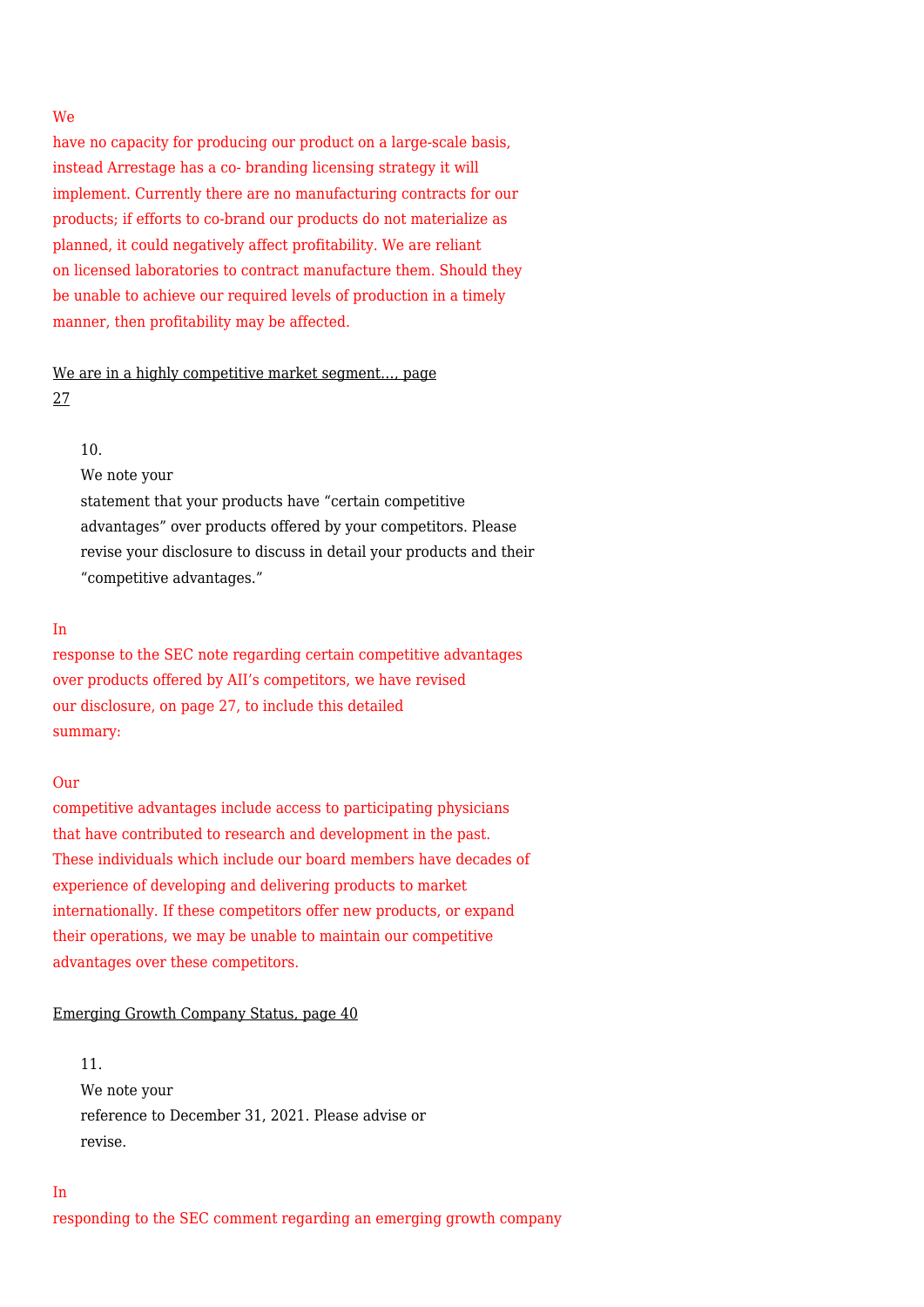date of December 31, 2021, we have revised the disclosure by removing any date which AII would remain an emerging growth company.

### Use of Proceeds, page 42

# 12.

Please revise to

disclose the approximate amount intended to be used for each principal purpose for which the proceeds from this offering will be used. Please see Item 504 of Regulation S-K.

# On

Pages 42 and 43 of the S-1 Registration Statement, under Use of Proceeds, a use of proceeds table has been inserted, presenting managements estimates as to how the net proceeds from the offering may be allocated.

# Compliance with Federal and State Securities Laws, page 44

# 13.

Your disclosures on page 44, including your disclosure that this offering is not registered does not appear appropriate. Please revise or advise.

# In

revising our registration statement based on the SEC comment asking for revision on why this offering "is not registered and does not appear appropriate", we removed all such language.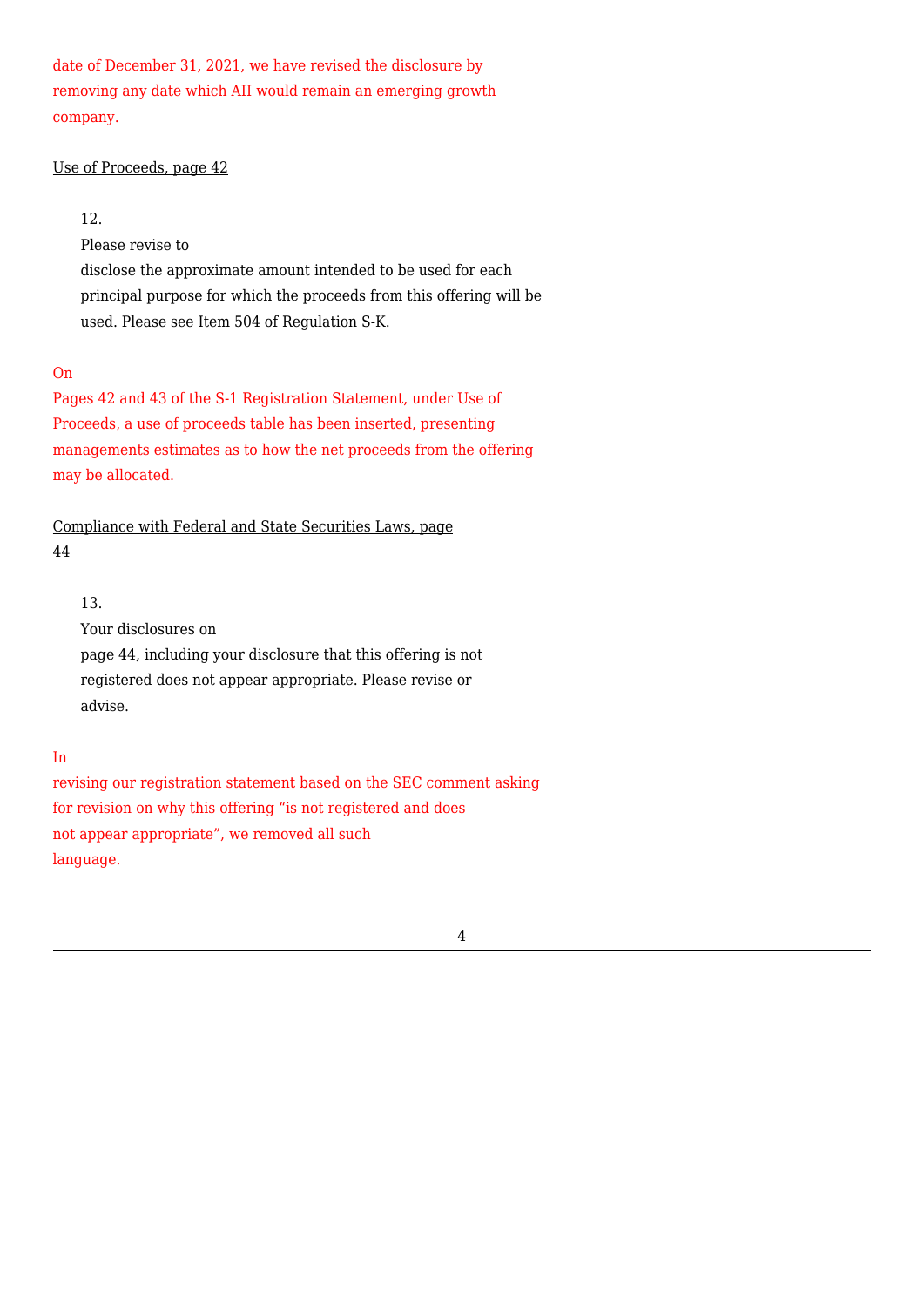#### Capitalization, page 45

# 14.

Please update your table to reflect the most recent period presented, September 30, 2017.

### On

Page 45 of the S-1 Registration Statement, Information as of September 30, 2017 has been inserted.

# Summary Balance Sheet, page 45

# 15.

Please revise to provide the disclosure to footnote 2. In the alternative, please delete footnote 2 if no additional disclosure will be provided.

# Based

on the Comments regarding the Summary Balance sheet, we have deleted footnote number 2, from page 45.

### Dilution, page 46

# 16.

Please update your

table for the most recent period ended, September 30, 2017, and disclose your net tangible book value as appropriate. In this regard, we note that net tangible book value may differ from your working capital calculation. Please also round the per share amount to the nearest cent.

### On

Page 46 of the S-1 Registration Statement, Information as of September 30, 2017 has been inserted.

# Principal Stockholders, page 48

# 17.

Please disclose

each beneficial owner of more than five percent of your common stock as required by Regulation S-K Item 403. Also, with respect to each such beneficial owner that is a legal entity, please disclose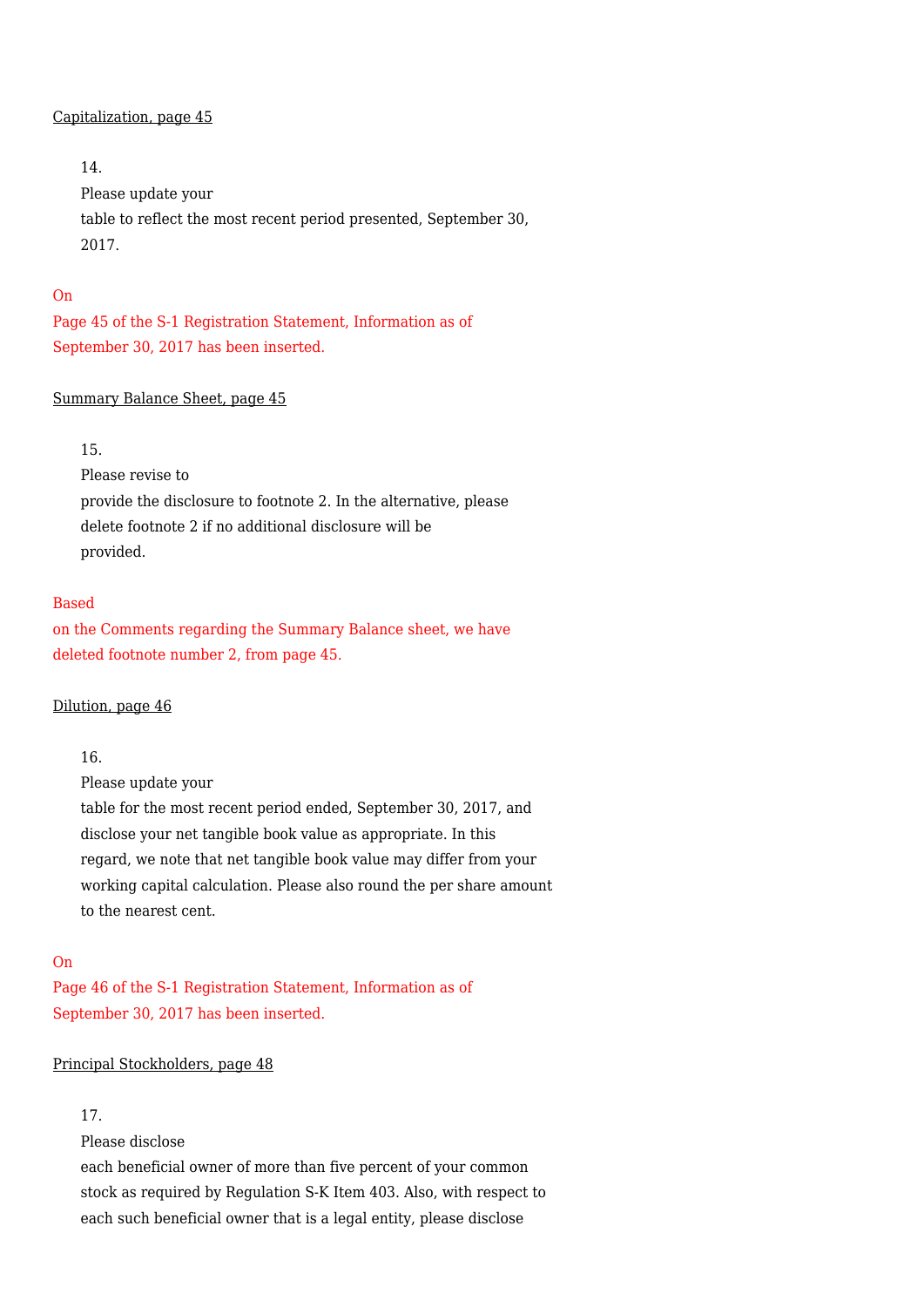the natural person or persons who exercise the sole or shared voting and/or investment power with respect to the shares held in the name of that entity.

# On

Page 48 of the S-1 Registration Statement, footnotes to the Principal Shareholders table were added to identify natural persons that exercise the sole or shared voting and/or investment power with respect to shares held by an entity other than a natural person. Specifically, the following:

## (4)

The **Demitra** Trust-Denise Weisman, daughter of Director Phillip Weisman, is the beneficiary of The **Demetra** Trust.

# (5)

Plum

Mountain Trust-Phillip Nuciola. President of Capital Markets, is the beneficiary of the Plum Mountain Trust.

# 18.

Please update the number of shares outstanding as of the most recent date practicable.

# On

Page 49 of the S-1 Registration Statement, the Principal Shareholders table was updated to December 31, 2017. There were no changes to the capitalization of the Company during the fourth quarter of 2017.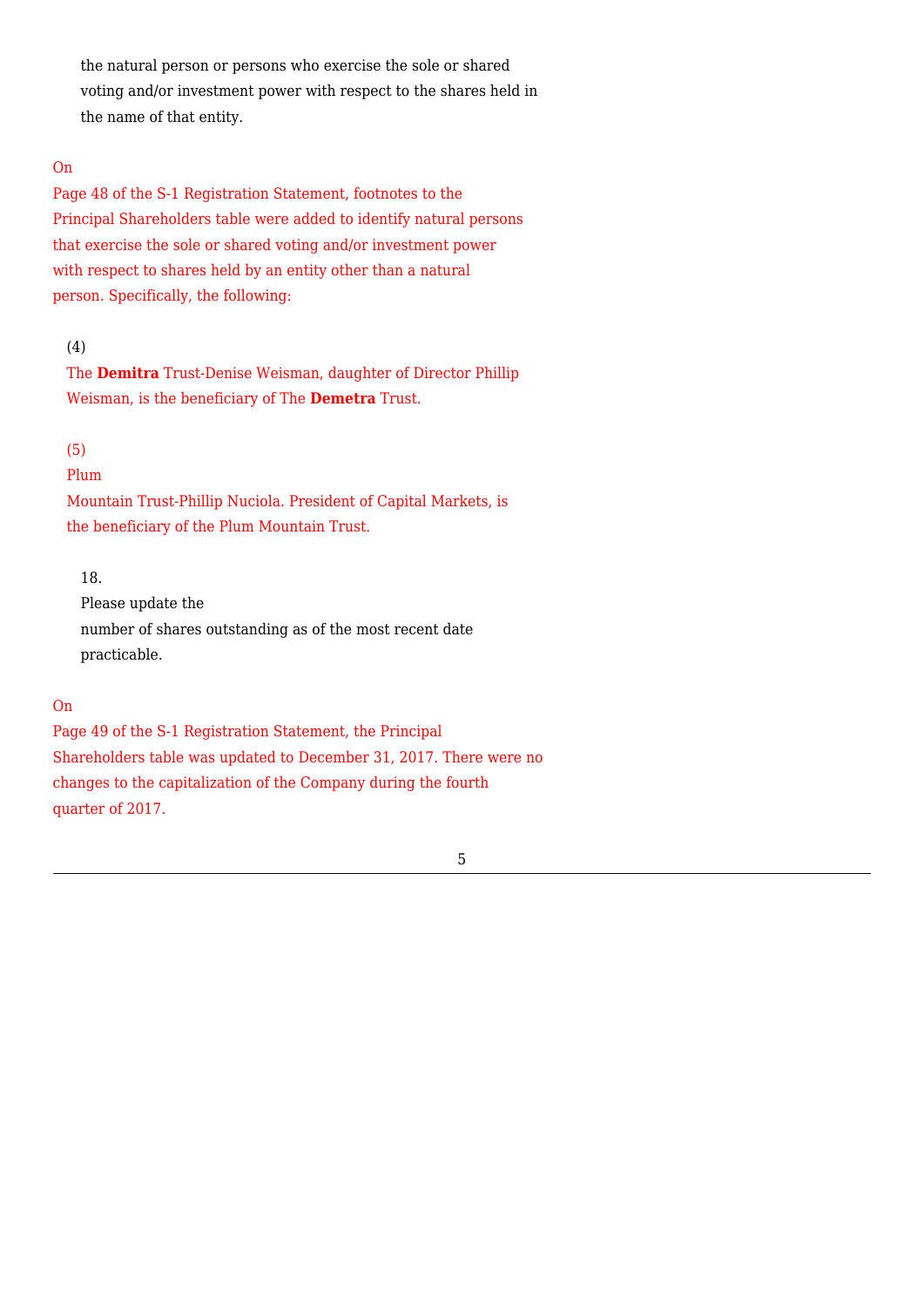#### Plan of Distribution, page 50

# 19.

Please revise your cover page and this section to clarify that you will sell shares at a fixed price for the duration of the offering.

#### We

revised the cover page of Plan of Distribution on page 50 to clarify that we will sell shares at a fixed price for the duration of the offering.

# Description of Capital Stock

#### Preferred stock, page 53

#### 20.

We note your

disclosure that you are authorized to issue up to 5,000,000 shares of Preferred Stock. Your certificate of incorporation does not account for the Preferred Stock mentioned here. In that regard, we note your reference on page 59 to your amended and restated certificate of incorporation. Please revise your disclosure accordingly. In addition, please file a complete version of your articles of incorporation and bylaws, as amended. Please see Item  $601(b)(3)(i)$ -(ii) of Regulation S-K.

# In

responding to SEC note 20 regarding preferred stock disclosure, we have added our revised articles of incorporation and amendment to the bylaws as exhibit 2.1(i). In addition, we modified the disclosure within the S-1 within the Capitalization section of the Summary Balance Sheet Table. We also have disclosed the shares of preferred stock in pages 52, 71, 111, 132, 144.

#### Lock-up agreements, page 58

# 21.

We note your

disclosure that holders of equity prior to this offering have entered into a lock-up agreement for a period of 360 days after effectiveness of this registration statement. Please file the lock-up agreement as an exhibit.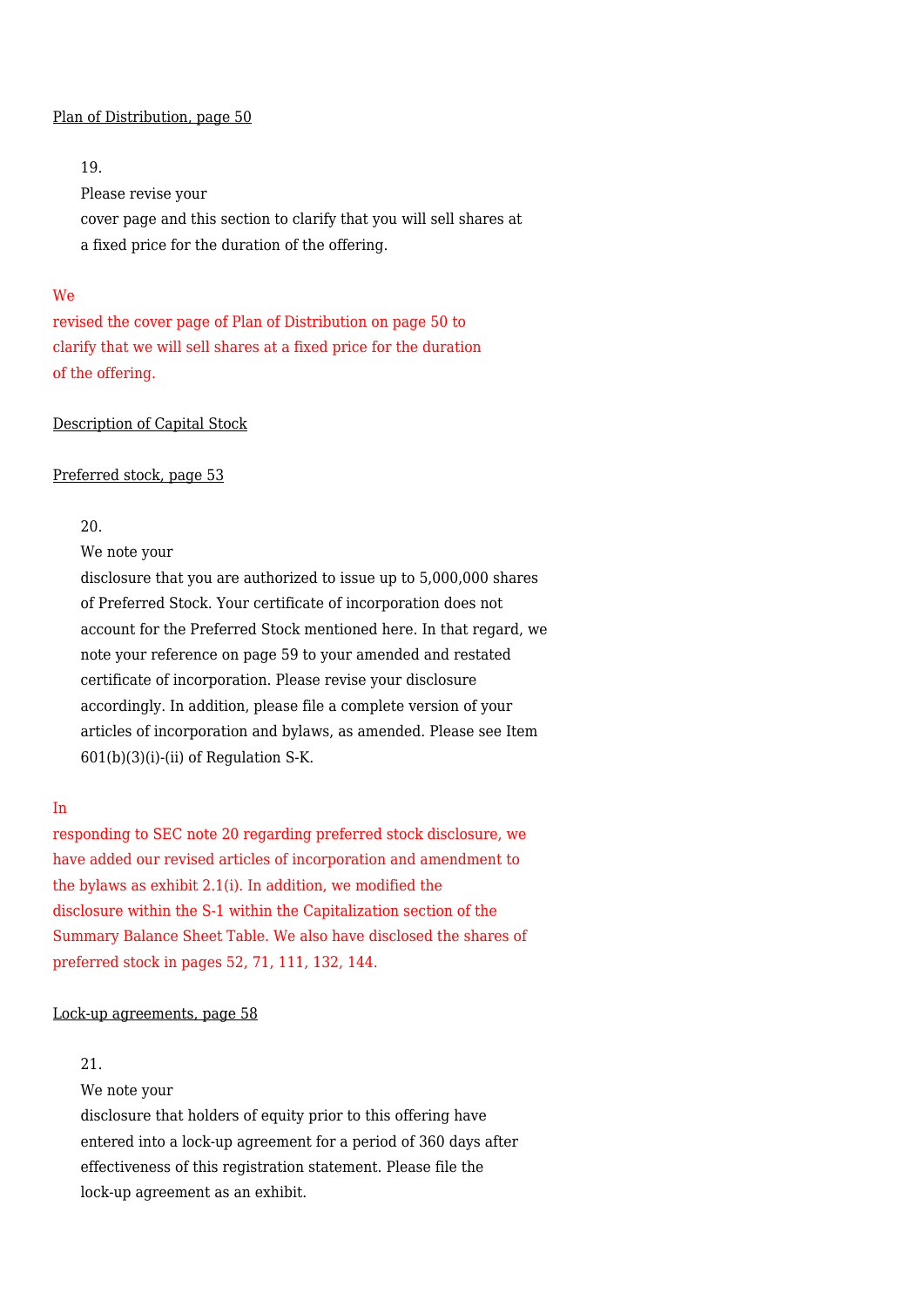# Per

note 21 of the SEC comment letter, AII has added the Lock-Up agreement as exhibit 10.6.

# Summary Historical Financial Data, page 67

22.

Please revise your filing to clearly indicate that the statement of operations information you provide on page 71 for the nine months ended September 30, 2017 and 2016 are unaudited.

# Beginning

on page 70, financial statements that refer to September 30, 2017 and/or September 30, 2016 have been changed to clearly indicate that they are unaudited.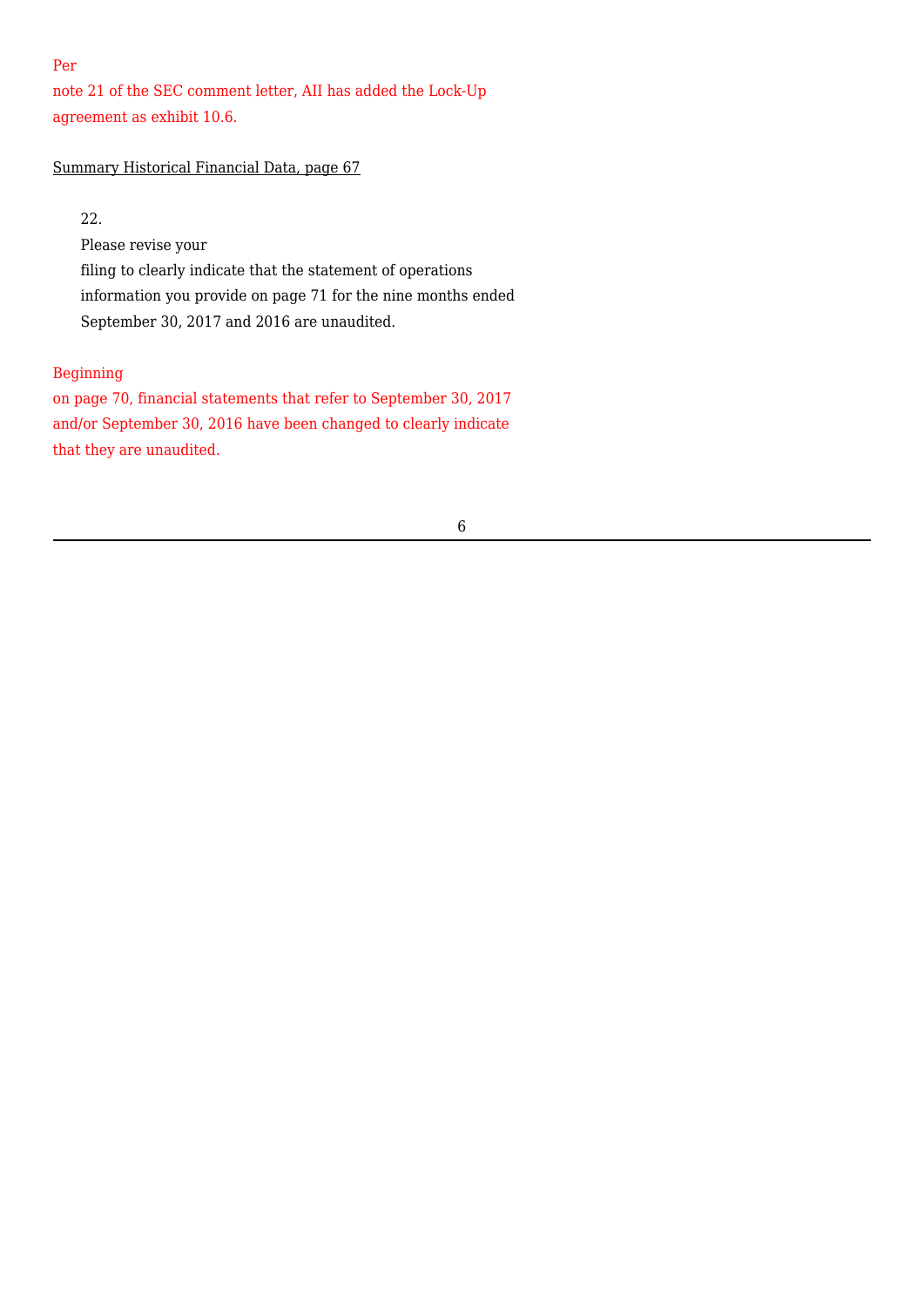# Management's Discussion and Analysis of Financial Condition and Results of Operations, page 71

# 23.

Please revise your

filing to include a discussion of your results of operations for the periods presented. In this regard, you should provide a meaningful explanation of the expenses you have incurred and the reasons for changes from period to period.

# On

Page 76 of the S-1 Registration Statement, an explanation of the increase in operating expenses was added:

# "General

and administrative expenses increased from \$11,136 to \$29,532 in the year ended December 31, 2016. During 2017 General and Administrative Expenses increased to \$43,803. Most of the increases in both periods were an increase in Legal and Professional fees readying the Company to file the S-1 Registration."

Acquisition of a Licensing Agreement, page 72

# 24.

Please expand your disclosure of the licensing agreement with Ann Shapiro to expand on the financial terms of the agreement. In addition, please file the licensing agreement as an exhibit or tell us why you are not required to do so.

# On

Page 67 of the S-1 Registration Statement, the explanation of the financial terms of the Licensing Agreement was expanded as follows:

# *Acquisition of a Licensing Agreement*

# Effective

June 22, 2011 Arrestage entered into an agreement to acquire an exclusive licensing agreement from Ann Shapiro. Ms. Ann Shapiro is the wife of one of the BOD members Dr. Roy Shapiro, so he had direct insight on this product line. This transaction was completed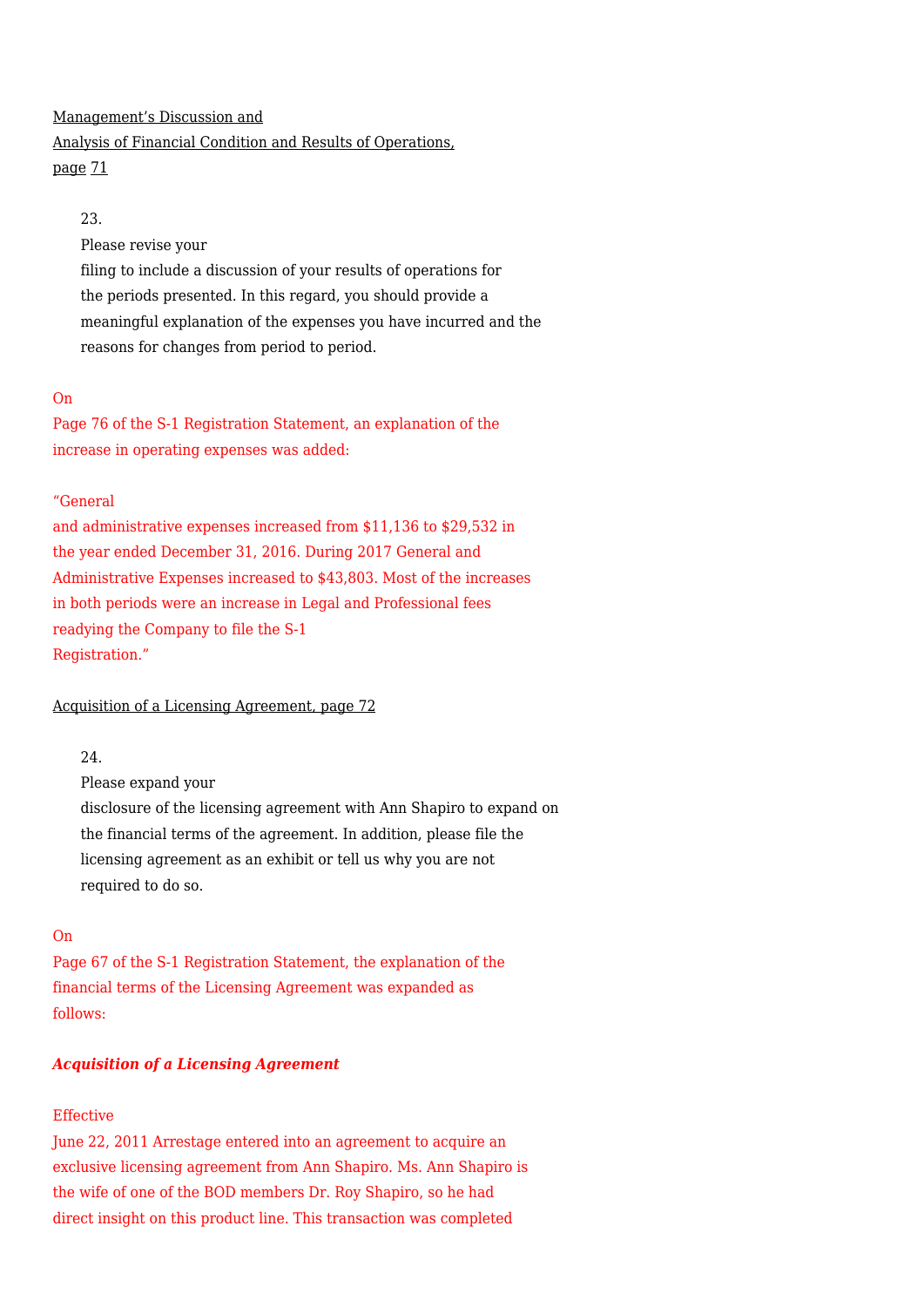as a related party transaction with Arrestage. As part of the license agreement Arrestage agreed to pay \$50,000 in three installments of unspecified amounts and on unspecified dates in exchange for consideration received. The license agreement expires in 2025.

# "GRANT

OF LICENSE. ALS owns Registered Trademark of Arrestage and cosmetic formulas ("ARRESTAGE MARK & FORMULAS"). In accordance with this Agreement, ALS grants All an exclusive license to sell the ARRESTAGE MARK & FORMULAS. ALS retains title and ownership of the ARRESTAGE MARK & FORMULAS."

# All

rights other than those specifically granted herein to Licensee are reserved to Licensor, including, without limitation, Licensors right to continue to use the Licensed Property in any form, manner, and medium.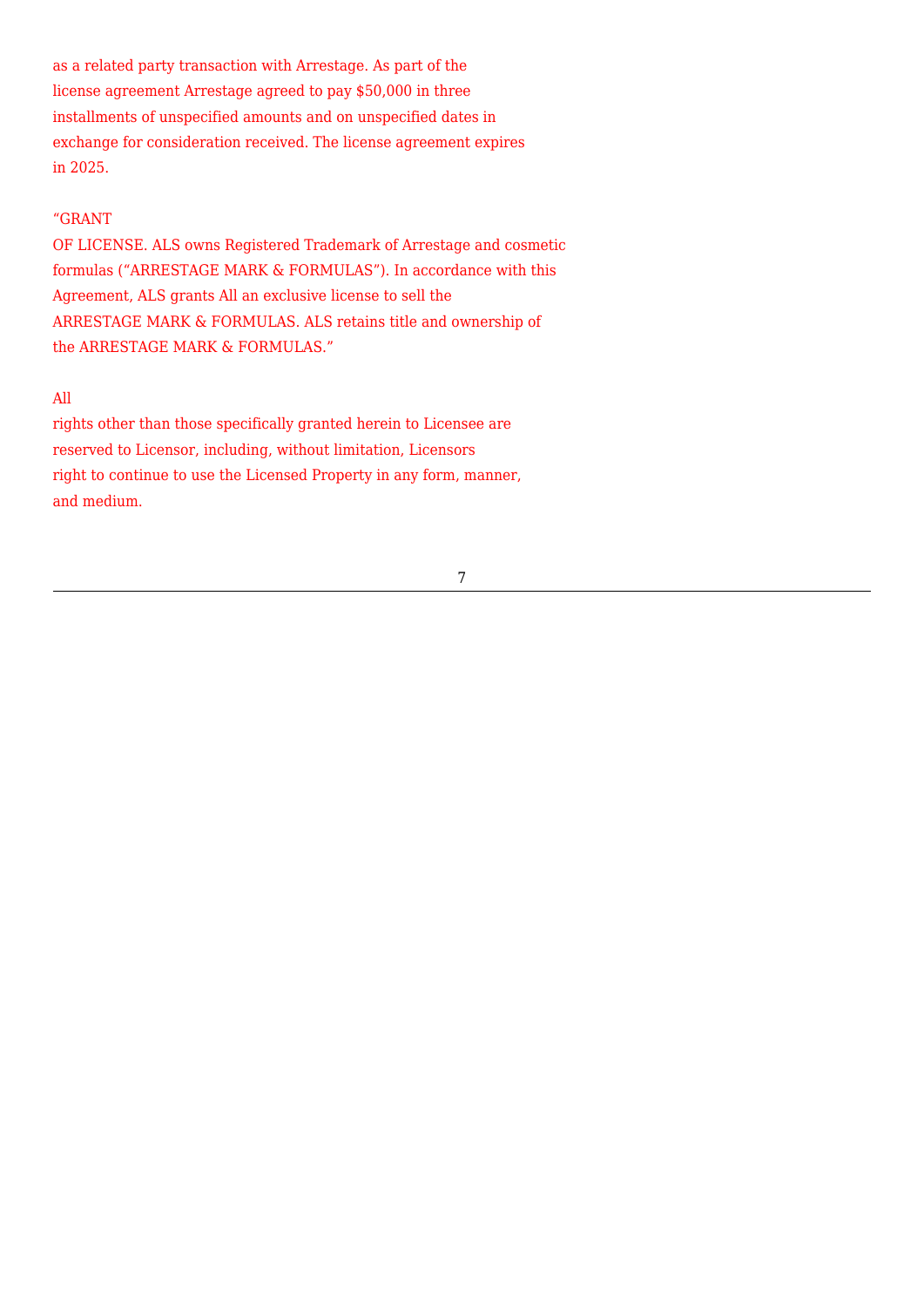#### Business, page 84

# 25.

We note your

reference on page 84 to Arrestage Laboratories Corporation. Please advise if this is a subsidiary of the company.

# The

Company has advised on page 79 that Arrestage Laboratories Corporation is not a subsidiary of the Company, but is rather the Company from which Arrestage International purchased the exclusive licensing agreement.

#### 26.

Please

significantly revise your discussion to describe with specificity your plan for the next twelve months. Provide more detail regarding your specific plan of operation, including detailed milestones and the anticipated time frame for beginning and completing each milestone, and the expected sources of funding for each type of expenditure.

#### Regarding

SEC comment 26 on specific planning for the next twelve months, a detailed description was added under the Business section on pages 79-80 including the plan of operation with detailed milestones, anticipated time frames, and expected sources of funding.

### 27.

Please revise to disclose, if true, that the company has no revenue.

#### Regarding

the SEC note 27 on the revision to disclose that the company has no revenue, this statement was added under the Business section on page 79 as follows:

#### Company

will be reliant on such debt financing, access to capital markets, or future revenues, since the company currently has no revenue.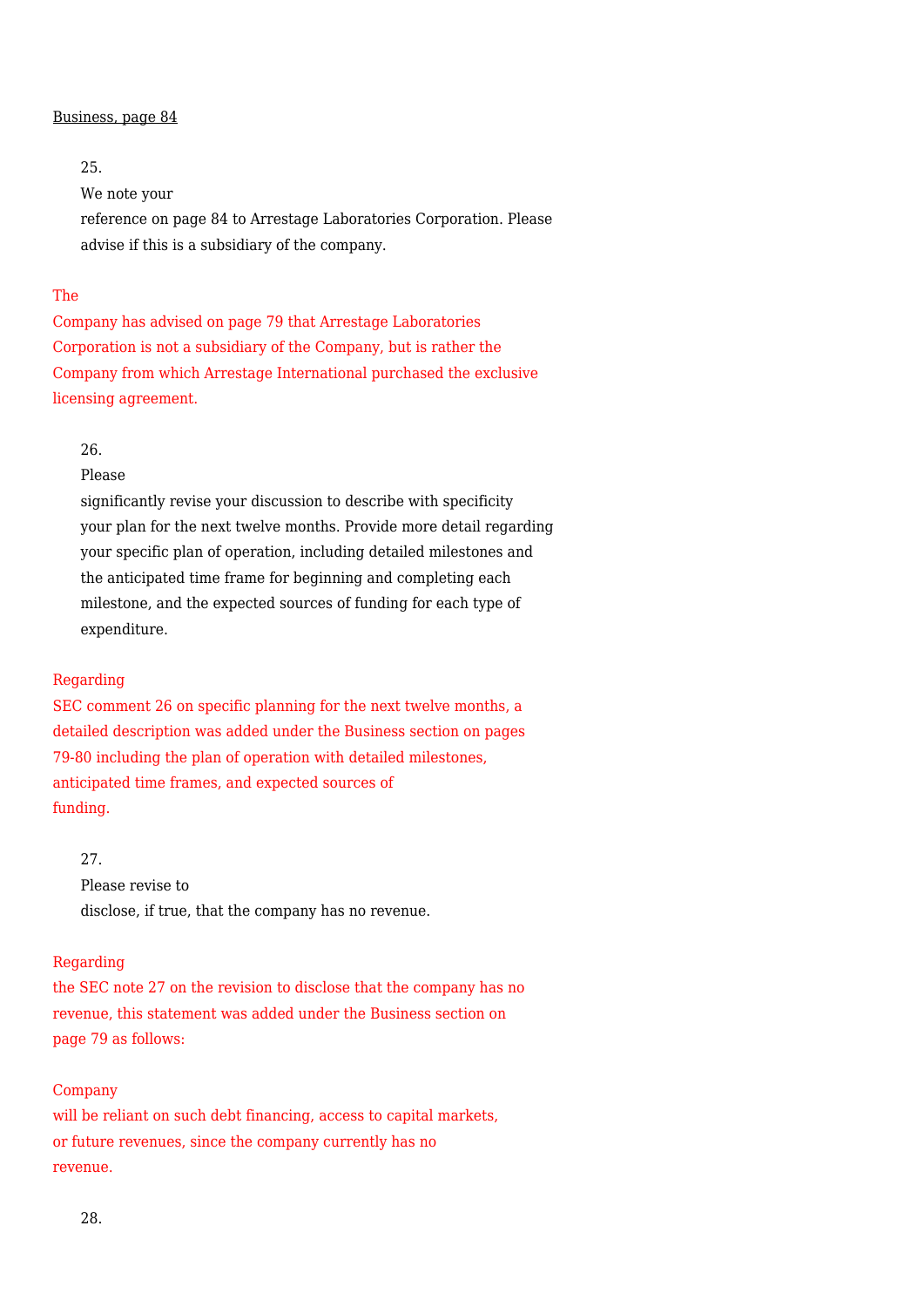Please disclose

your total number of employees and number of full time employees, as required by Item 101(h)(xii) of Regulation S-K.

# Regarding

the SEC note 28, we have disclosed the total number of employees and full-time employees on page 79 as followed:

### Arrestage

international has a total of eight employees, two of which are full time. As the company's operations grow, it may add additional full-time employees within the next six months.

# Management, page 89

### 29.

Please expand the

discussion of your directors and executive officers to disclose the dates of each person's principal occupation during the past five years, and the name and principal business of any corporation or other organization in which such occupation and employment were carried on. Please refer to Item 401(e) of Regulation S-K.

# In

answering SEC comment 29, regarding item 401(e) of Regulation S-K disclosing the dates and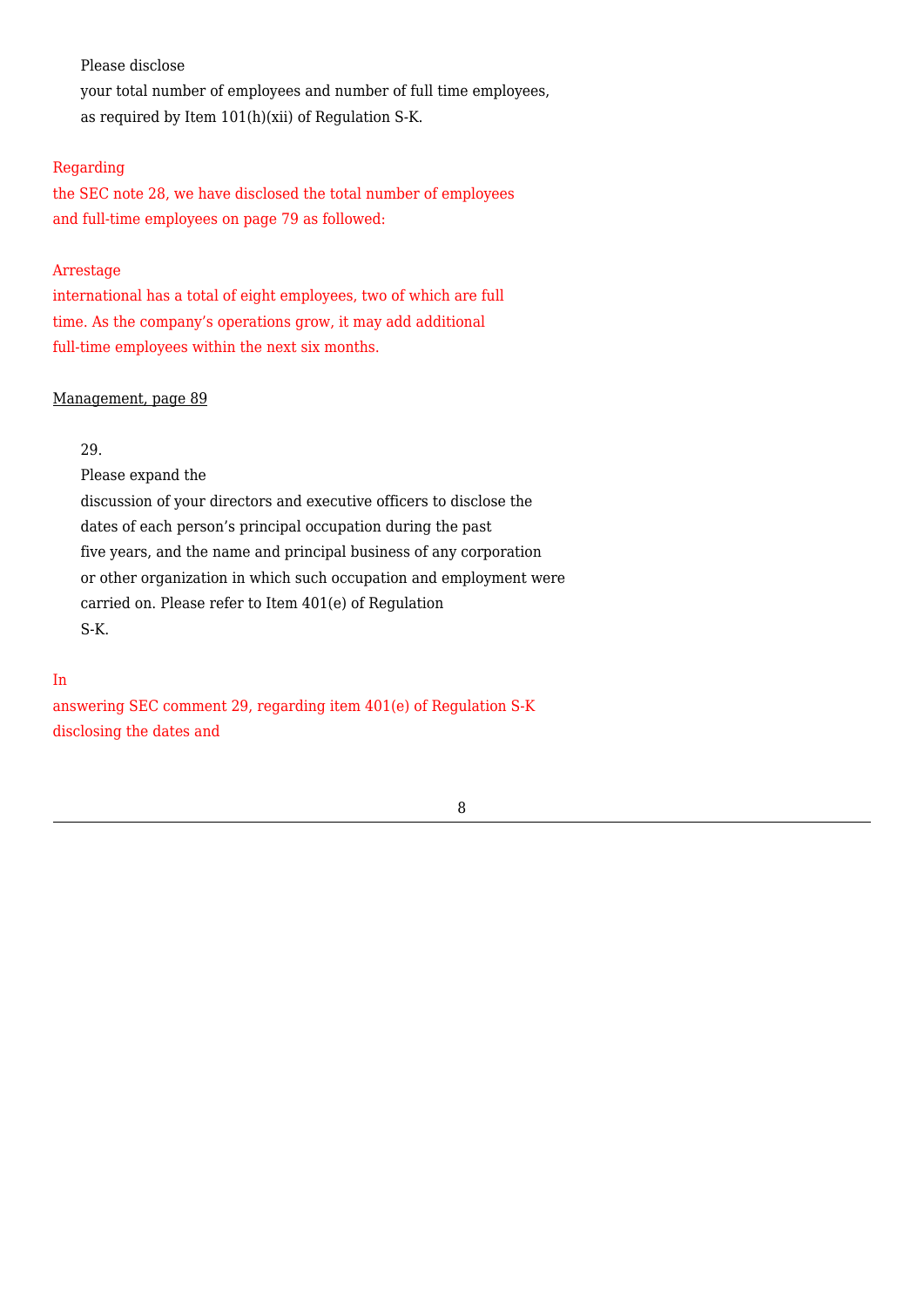occupations

of each principal of Arrestage during the past 5 years, we have added the following on pages 84-87:

# **Kimberly Shapiro- Chairman and Director**

During the past five years, Ms. Shapiro has been in management for Randstad in Irvine, California.

### Prior

to that, Ms. Shapiro focused on financial services management at Northwest Mutual Life. Neither Randstad nor Northwest Mutual Life is affiliated with Arrestage in any way.

# **Dr. Roy Shapiro- Director**

Mr.

Shapiro is also a collaborator and officer of CrestRock Advisors, Inc. ("CrestRock"). CrestRock is located at 20843 N. Hayden Road, Suite 105-193 in Scottsdale, Arizona 85255. CrestRock is a structured finance consulting firm. CrestRock is an affiliate of the offering due to the fact it owns shares of Arrestage.

# **Gary Croft- Chief Executive Officer and Director**

Mr. Croft is also the Principal of a Los Angeles based Healthcare consulting firm called The Aesthetics Group that specializes in aesthetics and skincare sales, marketing and business development. The Aesthetics Group started in January of **2009** and still operates today. Neither Yorkshire Square nor The Aesthetics Group is affiliated with Arrestage International in any way.

# **Phillip Nuciola- President of Capital Markets**

Mr.

Nuciola is a product development advisor for CrestRock Advisors, Inc. CrestRock Advisors is a structure financial consultant firm and is affiliated with Arrestage by owning shares in the company. Prior to his tenure at CrestRock, Mr. nuciola was Chairman of the Board and President of capital markets for Core Resource Management, Inc. Core Resource Management, Inc. is an oil and gas finance company located in Scottsdale, Arizona.

# **Greg Washington- Executive Vice President/ Director of Marketing**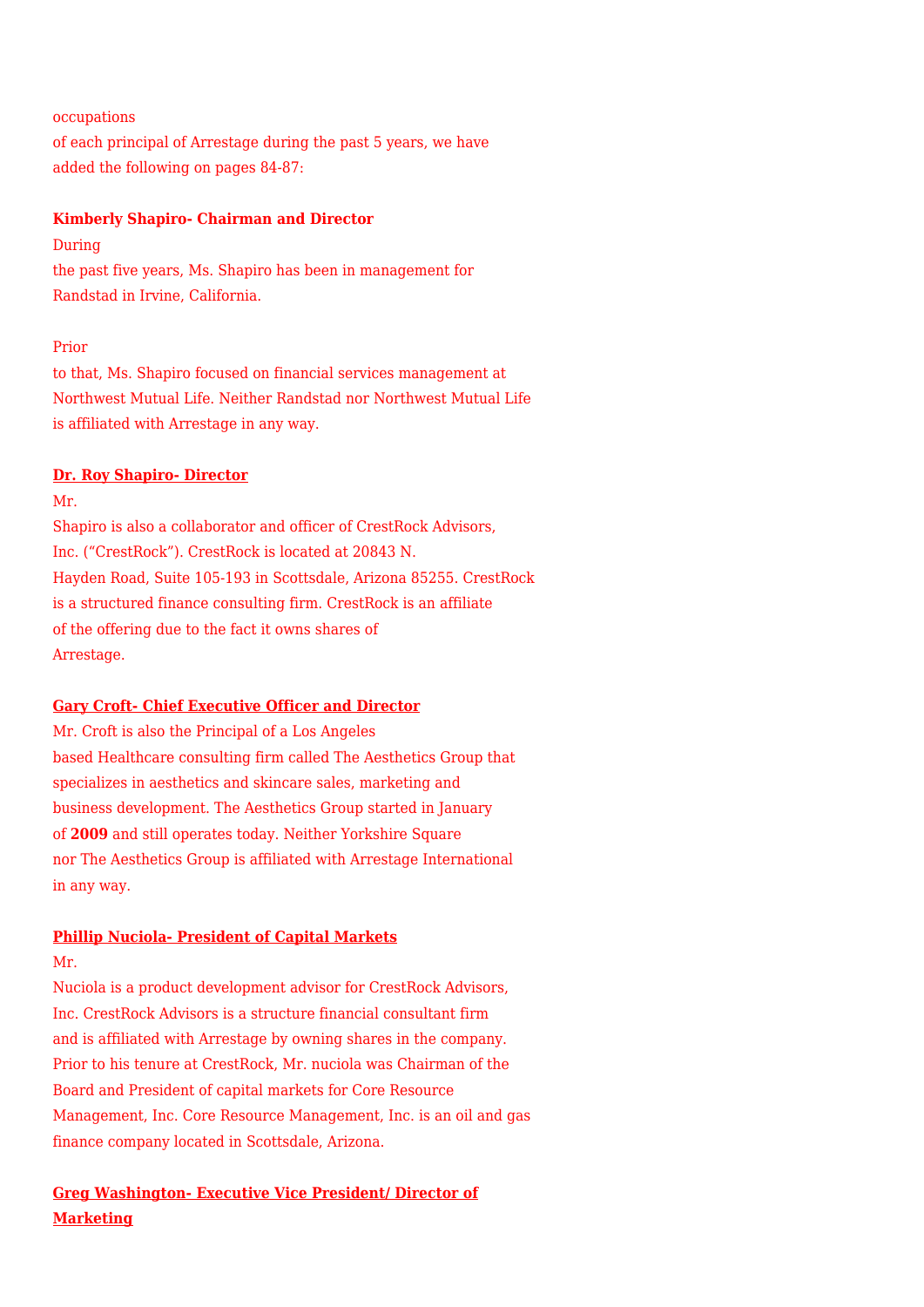#### **Over**

the past five years and prior to joining Arrestage, Mr. Washington was Chief Executive Officer of Patients Unlimited Marketing Consultants as a Cosmetic Surgery Consultant. Patients Cosmetic Surgery Consultant is a company that specializes in consulting on new plastic surgery techniques and products. Patients Cosmetic Surgery Consultants is not affiliated with Arrestage in any way.

### **Philip Weisman-Director**

During

the past five years, in addition to being on the Board of Directors for Arrestage, Mr. Weisman has been the President of a Nevada based real estate development firm, Fieldstone Investment, Inc. Fieldstone has no affiliation with Arrestage International.

30.

We note that Kimberly Shapiro was appointed Vice Chairman since inception. Please confirm that the company operates without a Chairman of the Board.

### In

response to SEC comment 30, we have made the appropriate change on page 84 that Ms. Kimberly Shapiro is in fact Chairman of the Board of AII rather than Vice Chairman.

### Executive and Director Compensation, page 95

31.

Please reconcile your disclosures that no executive officer will "collect salary or [is] anticipated to do so in the near future," with disclosure that upon the completion of this offering a compensation committee "will be responsible for determining the compensation" of your executive officers.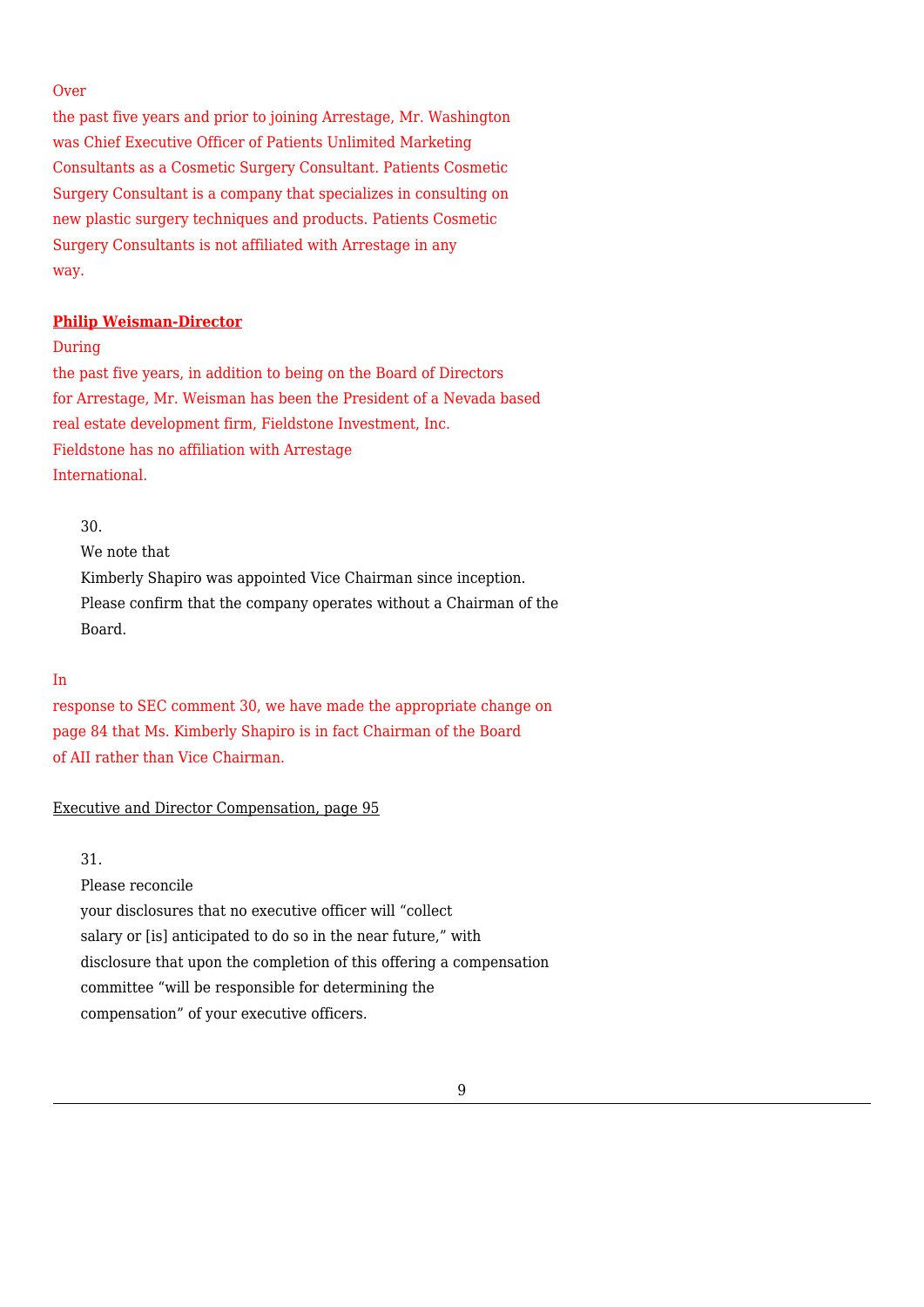# To

reconcile the other disclosures, we have modified the following on page 97:

It is anticipated that salaries for the Board of Directors will be, if any, **diminished** and have not yet been determined. Currently there is no direct compensation for participating on the Company Board. The Company will not pay bonuses to Board Members solely for their roles on the Board. No bonuses have been paid to date. In addition, management's base salaries can be increased by our Board of Directors based on the attainment of financial and other performance guidelines set by the management of the Company.

#### To

reconcile the discrepancy over timing of executive compensation, we have modified the section under Executive and Director compensation on page 101 to say the following:

# Our

compensation committee, with input from the board, determines the compensation for our named executive officers. After completion of this offering, as company growth permits, we will have an independent compensation committee that meets the enhanced independence standards applicable to compensation committees and that will be responsible for determining the compensation for our named executive officers and administering our equity compensation plans and awards. We do not anticipate executive salaries in the near future.

#### Summary compensation table, page 96

#### 32.

Please provide the disclosure required by Item 402(n). Please be sure to include executive compensation disclosure for the fiscal year ended December 31, 2017.

# On

Page 86 of the S-1 Registration Statement, the following table was added to disclose Executive Compensation:

### *Summary Compensation Table*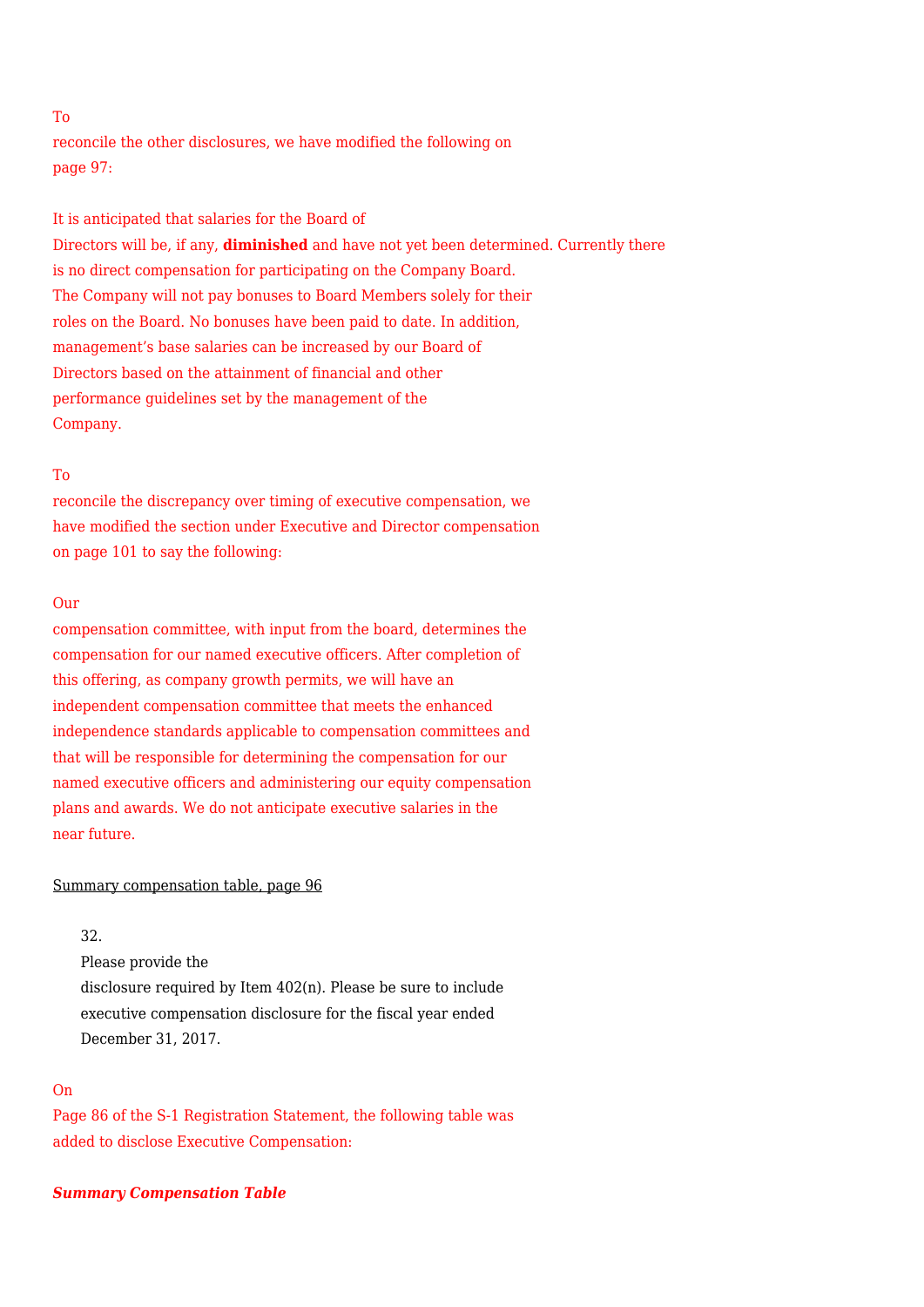| <b>Name and Principal Position</b> | <b>Fiscal</b><br>Year<br><b>Ended</b><br><b>December</b><br>31, |          | <b>Total</b><br><b>Salary (\$)</b> Compensation |
|------------------------------------|-----------------------------------------------------------------|----------|-------------------------------------------------|
| Gary Croft,                        | 2017                                                            | $\theta$ |                                                 |
| <b>CEO</b>                         | 2016                                                            | 0        | 0                                               |
| Kimberly                           | 2017                                                            | $\Omega$ | 0                                               |
| Shapiro, Vice Chairman             | 2016                                                            | 0        | 0                                               |
| Phillip Nuciola, President of      | 2017                                                            | $\Omega$ | $\theta$                                        |
| <b>Capital Markets</b>             | 2016                                                            |          |                                                 |
|                                    |                                                                 | $\Omega$ | $\theta$                                        |
| <b>Greg Van</b>                    | 2017                                                            |          |                                                 |
| Washington                         | 2016                                                            | $\theta$ | $\theta$                                        |
|                                    |                                                                 |          |                                                 |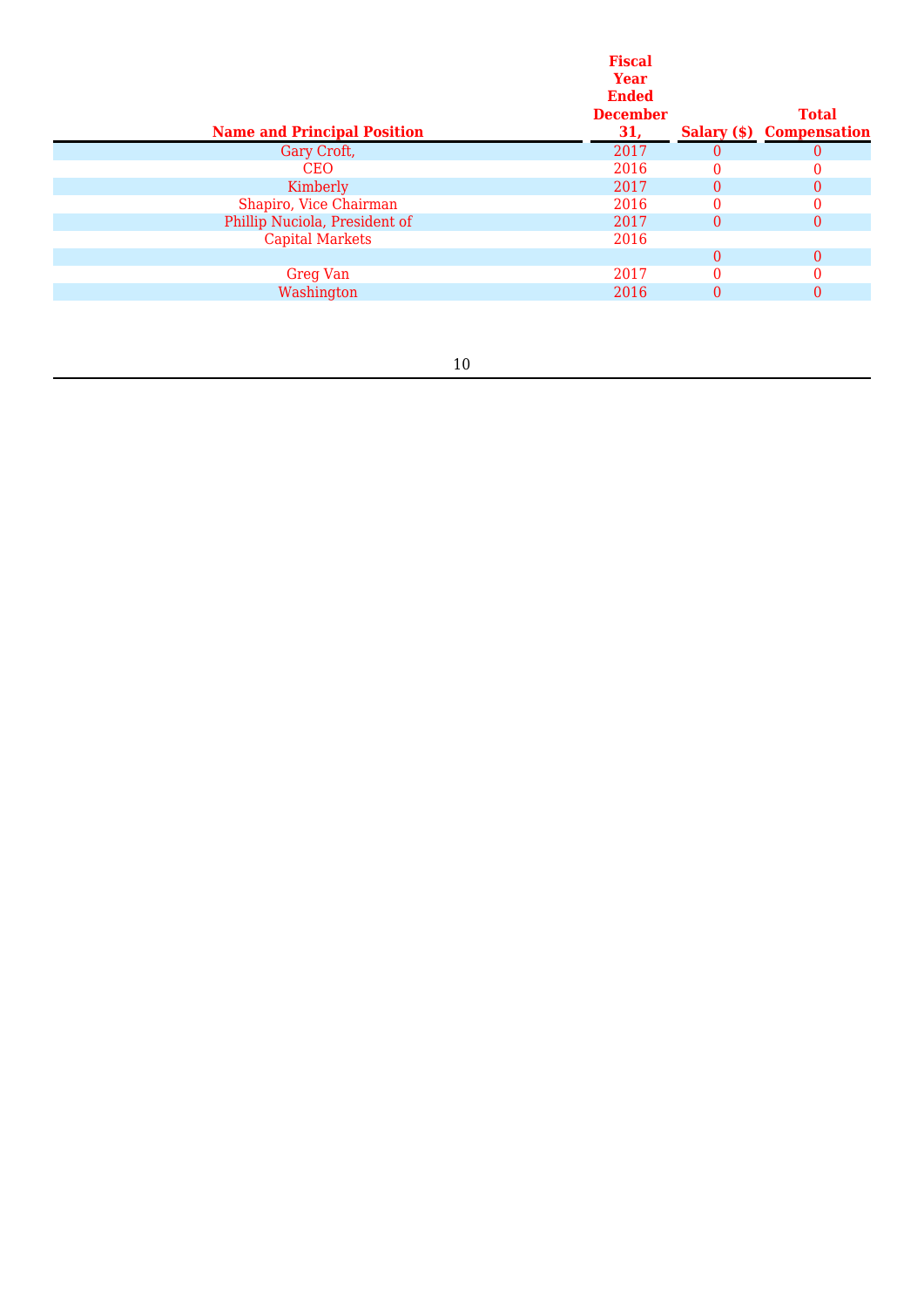# 33.

Please clarify whether executive compensation is being accrued for your executive officers.

# On

Page 98 of the S-1 Registration Statement, as part of the Executive Compensation schedule, the statement that … "no salaries are being accrued" has been inserted under Employment Agreements.

# Description of Capital Stock, page 102

# 34.

Please consolidate the duplicative disclosure under this section with disclosure found on pages 50-55.

# In

response to the SEC comment 34 on duplicative disclosure of the Description of Capital Stock, we have now consolidated it under the corresponding section..

Report of Independent Registered Public Accounting Firm, page 120

### 35.

Please consolidate the duplicative disclosure under this section with disclosure found on page F-2.

### In

reference to the SEC comment 35 on the duplicative disclosure under the section of Report of Independent Registered Public Accounting Firm, we have consolidated this disclosure to remain only under exhibit 23.1.

Note 1. Summary of Significant Accounting Policies, page F-9

36.

Given that you

present unaudited nine month ended September 30 information within your audited year-end financial statements, please revise your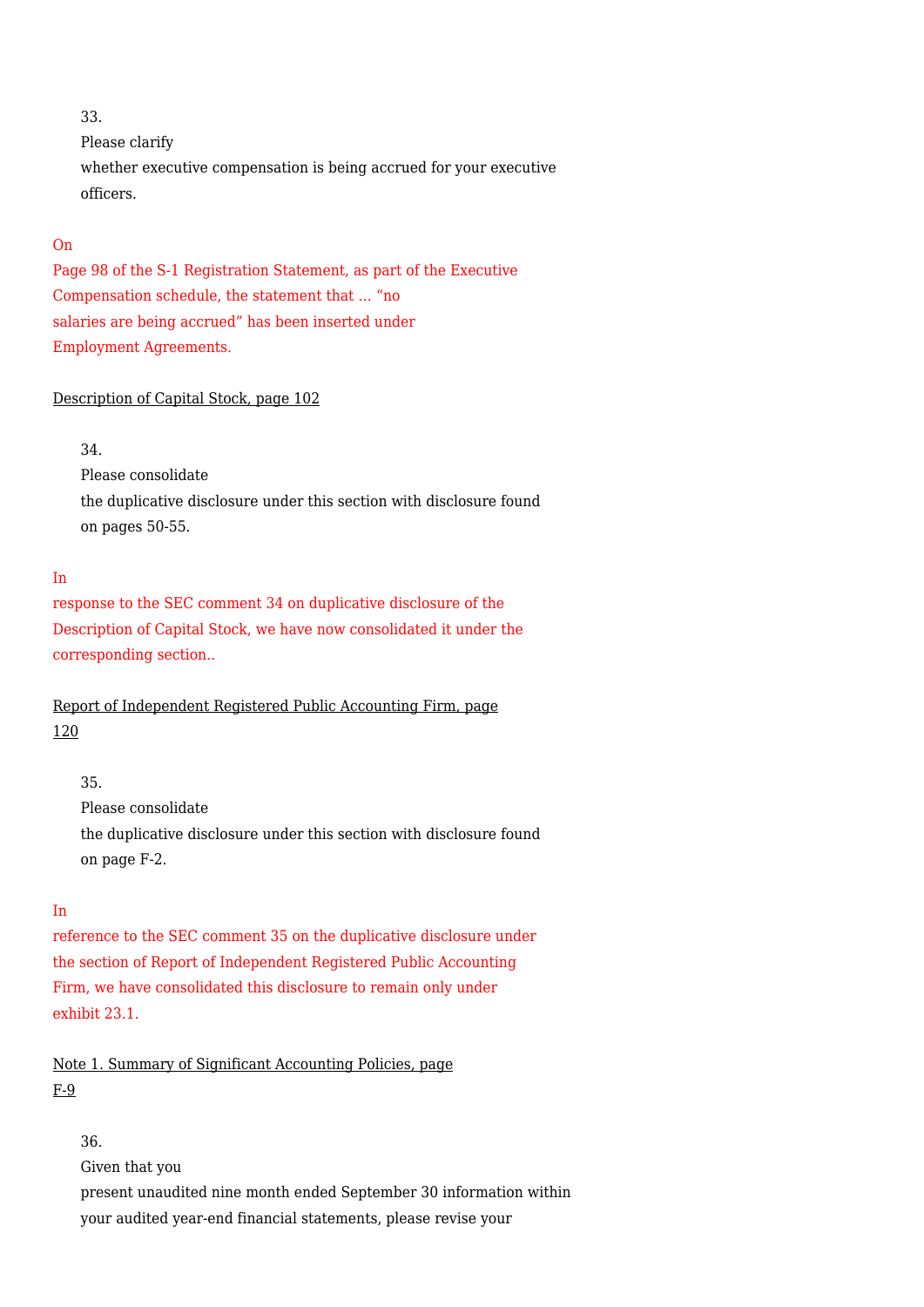filing to provide additional disclosure to clearly indicate that any reference to September 30 information is unaudited. Alternately, you may revise your filing to include separate audited December 31 financials and unaudited September 30 financials.

# On

Page 128 of the S-1 Registration Statement, financial statements that refer to September 30, 2017 and/or September 30, 2016 have been changed to clearly indicate that they are unaudited.

#### "The

financial statements of Arrestage International, Inc. as of December 31, 2016 and 2015, and for each of the years in the two-year period ended December 31, 2016, have been included herein and in the registration statement in reliance upon the report of Schumacher & Associates, Inc. CPA, an independent registered public accounting firm, appearing elsewhere herein, and upon the authority of said firm as experts in accounting and auditing. The balance sheets as of September 30, 2017 and December 31, 2017, the statements of operations and cash flows for the nine month periods ended September 30, 2017 and 2016 and the year ended December 31, 2017, and the statement of stockholders' (deficit) for the nine month period ended September 30, 2017 and the year ended December 31, 2017, have been prepared by the Company without audit, pursuant to the rules and regulations of the Securities and Exchange Commission."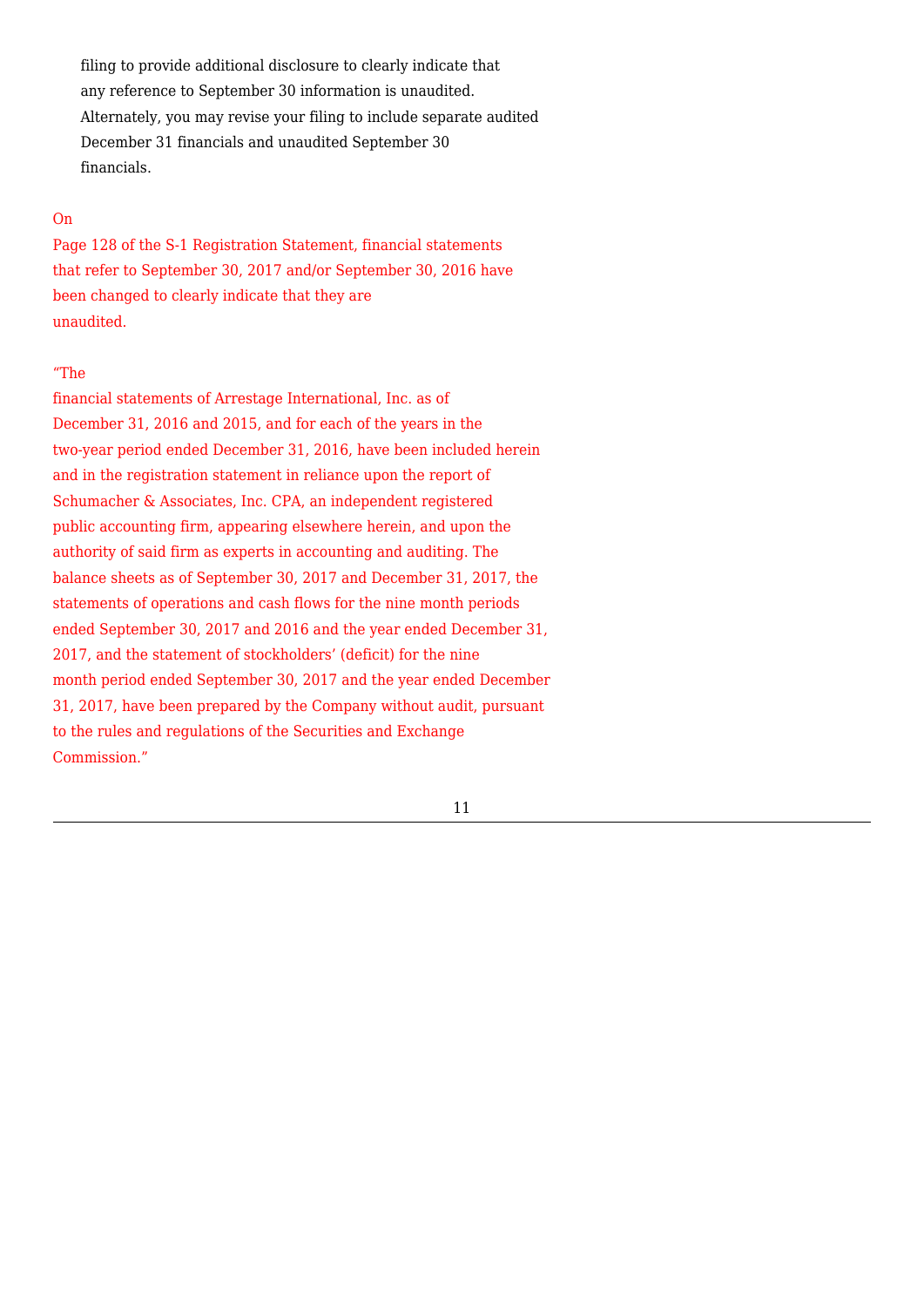# Item 15. Recent sales of unregistered securities, page

### II-2

# 37.

# Please revise this

section to describe all sales of unregistered securities for the past three fiscal years. Further, please disclose the amount of consideration paid, the value of the shares offered for services, or the fair value of the services received for shares. In particular, we note from page F-13 that during the year ended December 31, 2015, the company issued 10,000 shares of common stock for services. With regard to issuances of stock to employees, vendors, and consultants for services, please include a specific breakdown of who received shares, when you issued the shares, and the exemption from registration upon which you have relied. See Item 701of Regulation S-K for further guidance.

# The

table presented on page 140 indicates the dates, number of shares sold and the consideration paid for the sales of unregistered securities for the past three years. With regard to the 10,000 shares issued in September 2015, the shares were issued consultants for services to be rendered. The shares were issued to the following individuals:

|                                               |                         | <b>Number of shares</b><br>beneficially owned |        |
|-----------------------------------------------|-------------------------|-----------------------------------------------|--------|
| <b>Name</b>                                   | Date of<br><b>Issue</b> | <b>Number of Price</b><br><b>Shares</b>       |        |
| <b>Shares issued for Consulting Services:</b> |                         |                                               |        |
| Rick<br>Gean                                  | 9/30/15                 | 5.000                                         | \$1.00 |
| <b>Anthony Demasi</b>                         | 9/30/15                 | 5.000                                         | \$1.00 |

38.

Please remove the table provided in this section.

# The

table on page 159 was left in the documents as an explanation referred to in Item 37 above.

### Exhibits

39. We note that your legal opinion was improperly filed as Exhibit 23.2. We also note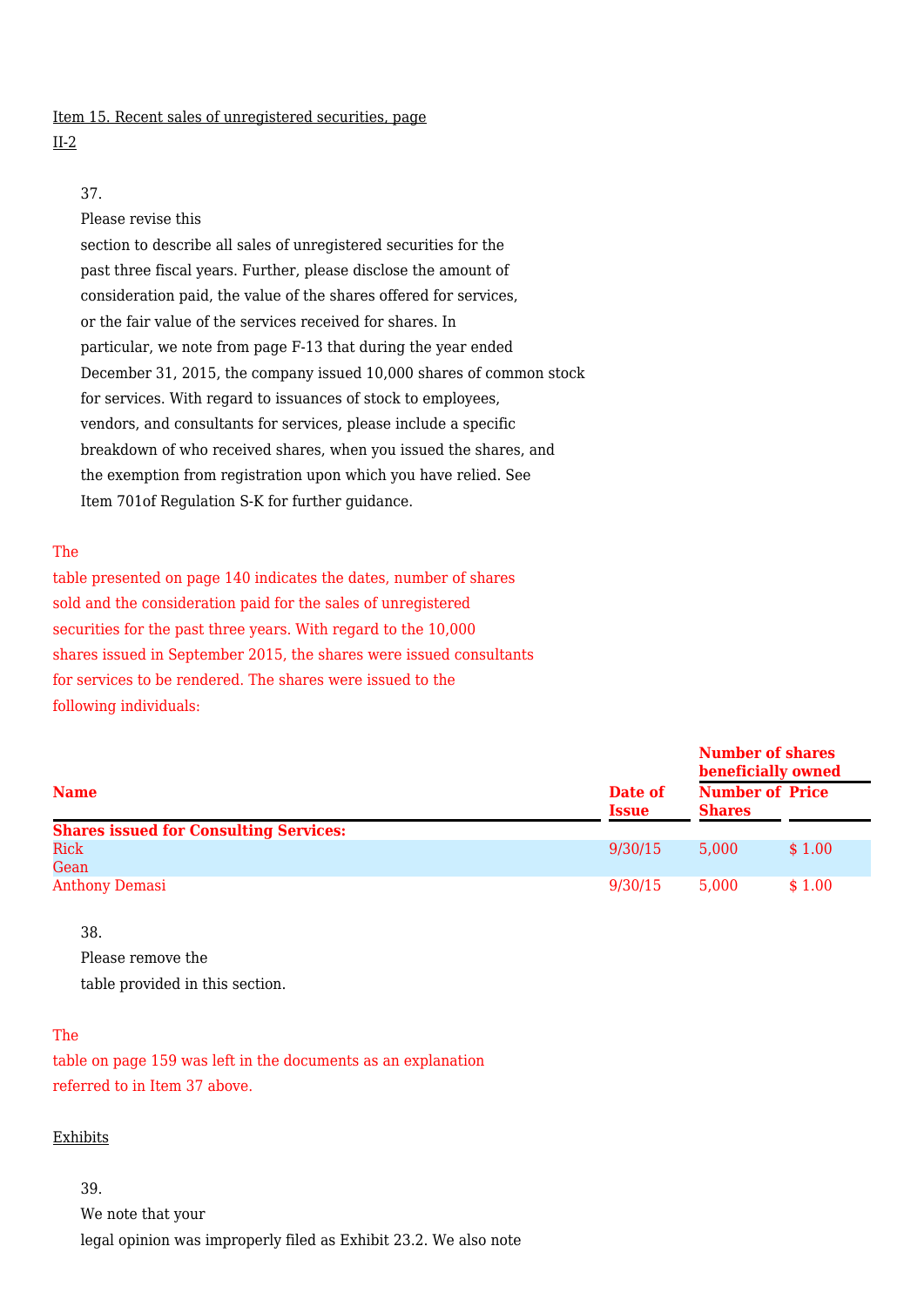that Exhibit 5.1 is listed as the opinion of your auditors Opinion of Schumacher Associates Inc. Please revise to file the consent of counsel or indicate that it is included in Exhibit 5.1. Please file your legal opinion as Exhibit 5.1. Refer to Item  $601(b)(5)$  and  $601(b)(23)$  of Regulation S-K.